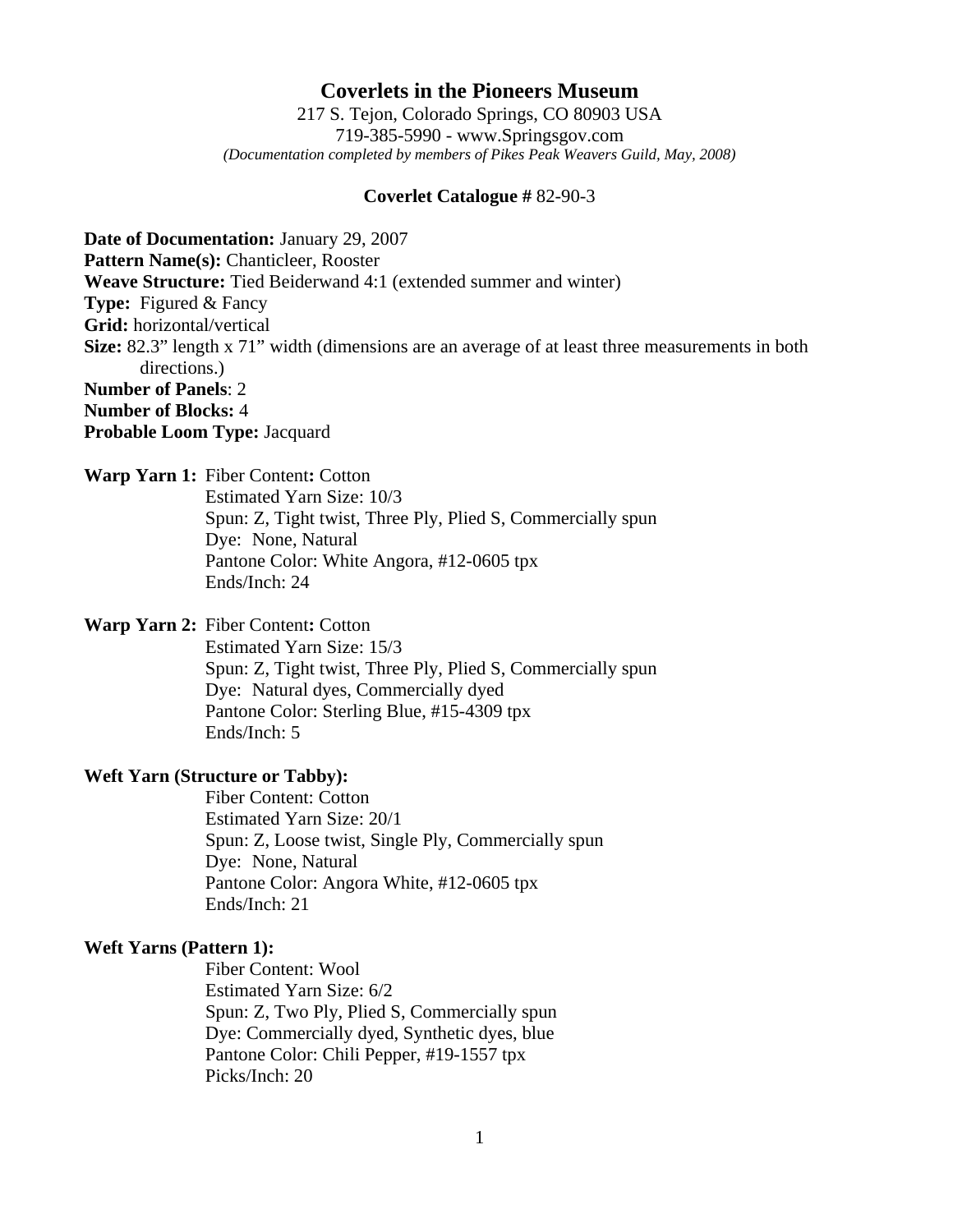# **Weft Yarns (Pattern 2):**

 Fiber Content: Wool Estimated Yarn Size: 6/2 Spun: Z, Two Ply, Plied S, Commercially spun Dye: Commercially dyed, Synthetic dyes Pantone Color: Astral Aura, #19-3830 tpx Picks/Inch: 20

# **Weft Yarns (Pattern 3):**

|                   | Fiber Content: Wool                                                                                             |
|-------------------|-----------------------------------------------------------------------------------------------------------------|
|                   | Estimated Yarn Size:6/2                                                                                         |
|                   | Spun: Z, Two Ply, Plied S, Commercially spun                                                                    |
|                   | Dye: Commercially dyed, Synthetic dyes                                                                          |
|                   | Pantone Color: Ensign Blue, #19-4026 tpx                                                                        |
|                   | Picks/Inch: 20                                                                                                  |
| Edge:             | Hemmed top, Self fringed sides and bottom                                                                       |
| <b>Border:</b>    | Integrated, Bottom roses, sides grapes and birds, corners have roosters                                         |
| <b>Weaving:</b>   | Pattern squared: Yes                                                                                            |
|                   | Borders mitered: No                                                                                             |
|                   | Threading errors: No                                                                                            |
|                   | Treadling errors: Yes – Skips                                                                                   |
|                   | Even beat : Yes                                                                                                 |
|                   | Panels match: Yes, hand sewn                                                                                    |
| <b>Condition:</b> | Shows some wear, mended, fringe missing in places. Has different colored pattern weft<br>in lower left quadrant |

**Circa:** 1880s

**Date Received by museum**: December 30, 1982, Gift **Donor:** Mrs. Grant Wilson, 1719 E. Bijou, # 711, Colorado Springs, Colorado 80909 **County:** El Paso County

**Weaver:** Unknown

**Inscription:** "ZUR-RUHE" woven on right lower corner, reversed on lower left corner

**Museum Note:** (includes history prior to museum ownership and other information in museum files):

 "Woven with red wool, indigo wool and white (beige)linen, warp with the blue and red used as fringes on the two ends. Colors reversed on opposite side. Weft consists of a light blue wool skeins every 1/4" apart in between the white linen threads. Rooster in the corner of two ends. Grapevine with birds along two outer bands, 7" wide, each. Medallion designs throughout center, with diamond centers. Top end of coverlet is finished off with a rolled hem, bottom is fringed with the warp threads. Hand stitched down center, full length, to secure the two vertical lengths (each 35 ½ inches wide), together. Roses and foliage along bottom, 8" wide band. 20 medallions in center."

Meas. 81 ½" long (excluding 3" long fringe) x 71" wide (excluding 2 ½" long fringes).